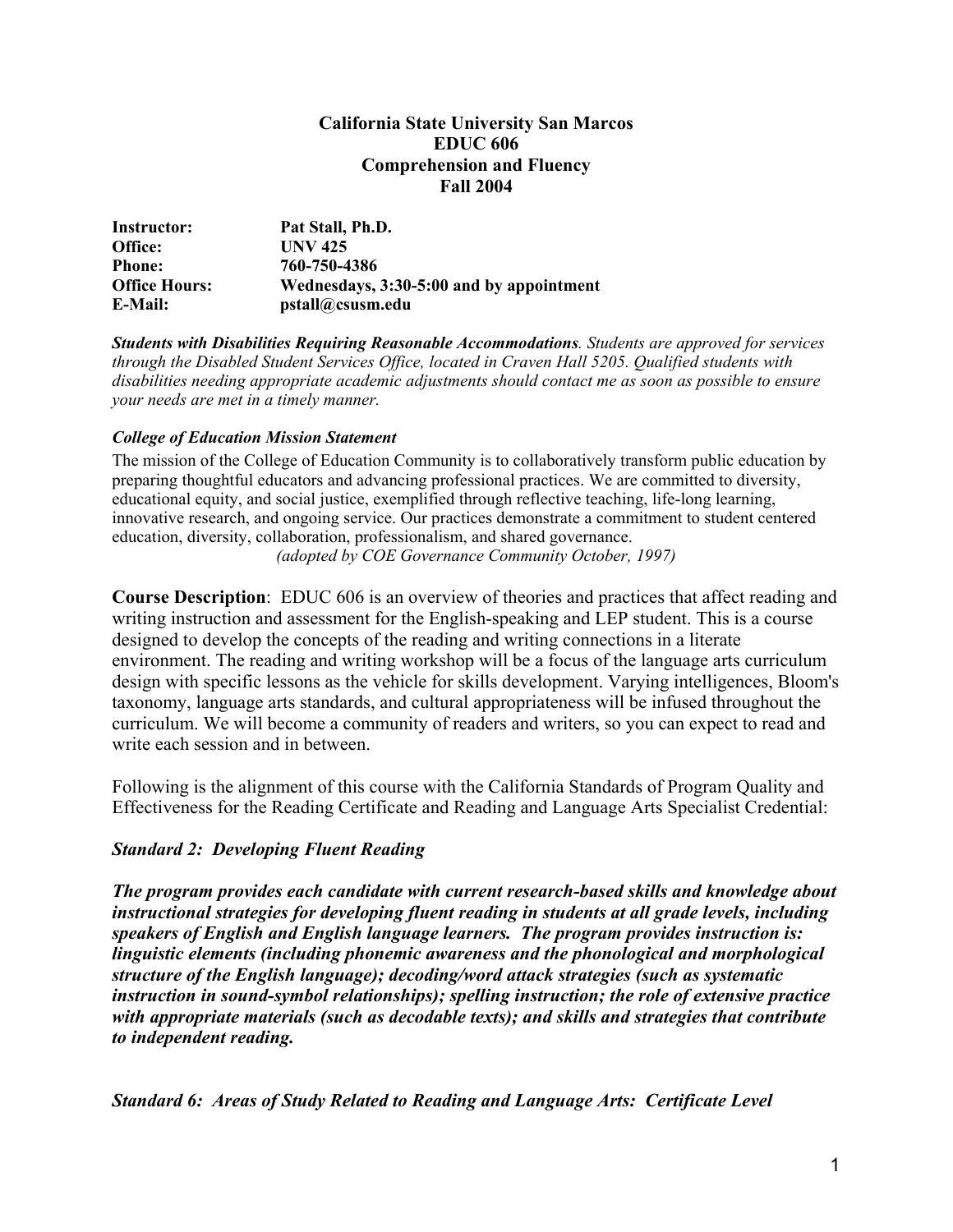*In the program, each candidate acquires a professional perspective through examination of research and research-based practice pertaining to how students learn how to read; the structure of the English language, including phonology, morphology, and orthography; second language acquisition; relationships among language, spelling, reading and writing; and psychological and sociolinguistic aspects of reading and writing.*

# *Standard 8: Application of Research-Based and Theoretical Foundations*

*Each candidate articulates and applies an understanding of the research basis and theoretical foundations for instruction in reading and language arts, and of relevant research and theories pertaining to language, assessment and evaluation.* 

### **Required Textbook:**

Routman, (2000). *Conversations. Strategies for Teaching Learning and Evaluating.* Heineman: Portsmouth, NH.

### **Essential Questions:**

- 1. How do you create and maintain a literate environment for yourself?
- 2. How do you create and maintain a literate environment for your classroom?
- 3. What are the essential elements of balanced reading and writing programs?
- 4. What are the strategies that good readers and writers use?
- 5. How do you teach those strategies and support children to become independent readers?

#### **Overall Evaluation/Assessment Scoring Rubric:**

**A=Exceeds Expectations:** The graduate student consistently performs and participates in an exemplary manner. Each assignment receives in-depth exploration and reflection based upon research, observations and classroom implementation. All work is submitted in a professional manner using APA style when appropriate. Presentations are consistent with professional expectations, providing appropriate visual aids, appropriate handouts, and are well prepared. Professional and responsible behavior, including timely attendance and submission of assignments, are practiced in a consistent manner.

**B=Adequately Meets Expectations**: The graduate student meets outcomes expectations in a satisfactory manner. Each assignment is based upon research, observations and classroom implementation. Generally, work is submitted in a professional manner using APA style when appropriate. Generally, presentations are consistent with professional expectations, providing appropriate visual aids, appropriate handouts, and are well prepared. Most of the time, professional and responsible behavior, including timely attendance and submission of assignments, are practiced in a consistent manner.

**C=Minimal Performance:** The graduate student's skills are weak and do not meet expectations. Each assignment is based upon opinion rather than research, theory, and best practices. Reflection is shallow. Assignments are submitted without APA style, thorough proofreading and organization. The student needs a great deal of guidance. The student is consistently late with work and has classroom attendance problems.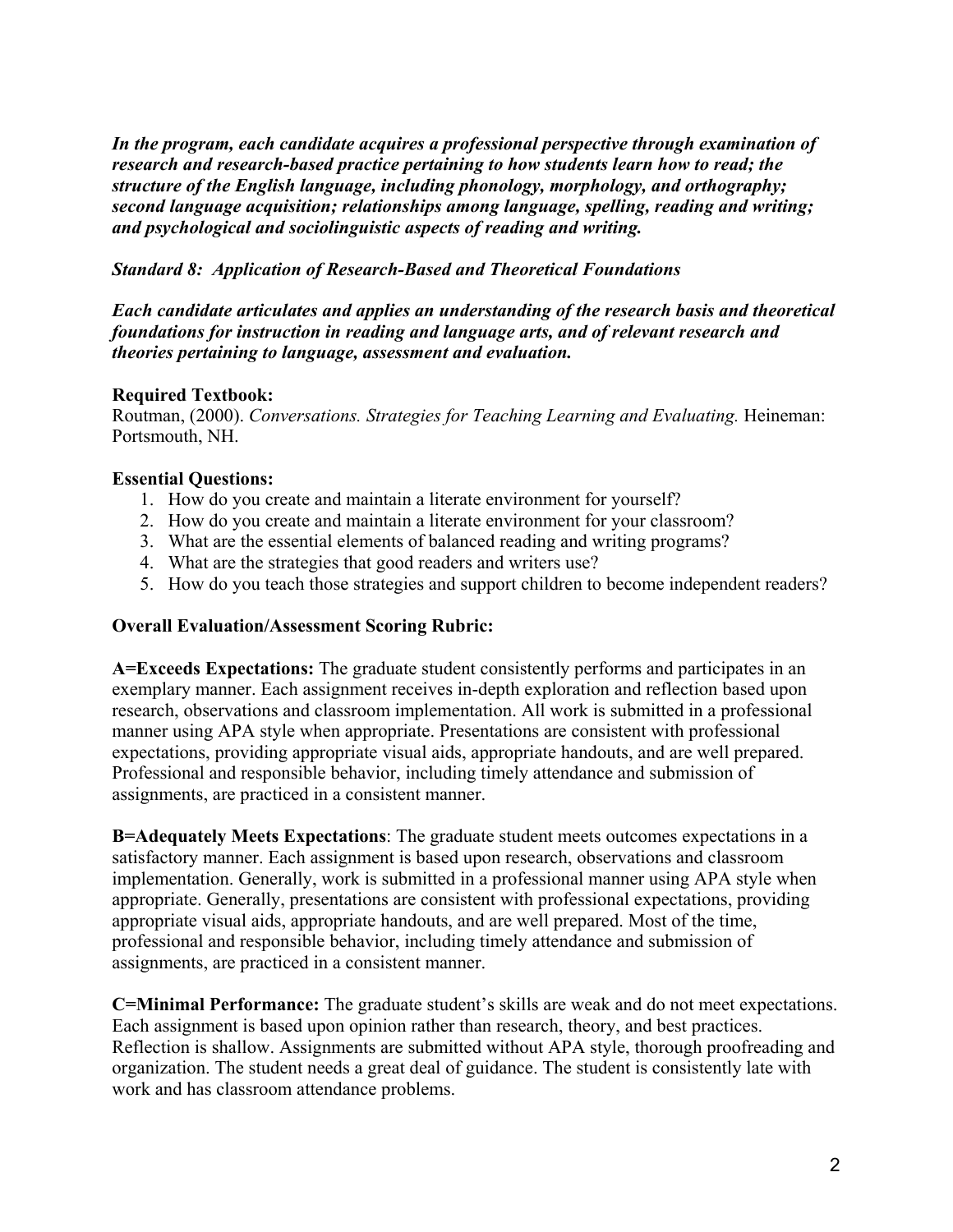# **Requirements: Attendance and Participation**

You will be asked to participate in a variety of group activities, many of which will have direct applicability to your teaching in the classroom. That means that you must be present to benefit. Class activities cannot be replicated or made up. Two absences will result in a grade letter reduction. Three absences will comprise over 20% of the class and would result in two grade letter reductions.

#### **College of Education Attendance Policy**

Due to the dynamic and interactive nature of courses in the College of Education, all students are expected to attend all classes and participate actively. At a minimum, students must attend more than 80% of class time, or s/he **may not receive a passing grade** for the course at the discretion of the instructor. Individual instructors may adopt more stringent attendance requirements. Should the student have extenuating circumstances, s/he should contact the instructor as soon as possible.

- 1. Successful completion of all reading and writing assignments, written lessons, and presentations on time. All written work should be word-processed. You will not receive full credit for late work. (You may resubmit work with improvements when warranted and negotiated with the instructor, and still receive full credit when the original was submitted on time.)
- 2. **Personal Narrative**: The purpose of this assignment is to give you experience as a writer. Teachers of reading and writing should be readers and writers themselves. Writing personal stories is the best way to start your own students' writing, so that they are writing about something they know. You will go through the writing process, confer with a writing group as you revise, assess yourself on the rubric, and eventually publish your piece. You may choose to write a literacy autobiography or focus on some other event that you will be able to share with your students as an example of your own writing and writing process.
- *3.* **Option A: Writing as a Way of Knowing or Option B: Examining Children's Literacy Development** (see detailed assignment at the end of the syllabus) *You will choose only one of these options.*
- **4. Video-taped Guided Reading Strategies Analysis** (see detailed assignment at the end of the syllabus)
- **5. Journal Article Reader Responses:** Two to three times this semester, we will read additional journal articles pertaining to our scheduled discussions or an area of interest that has emerged from the group. We will use a form of literature circle roles for the responses for the journal articles. These typed responses are due on the date of the readings.
	- List at least three questions you would like to discuss with your group.
	- Pick at least three of your favorite or most puzzling quotes.
	- Make at least three connections with something that has happened in your teaching experience.
	- Find at least four interesting words or passages that are new or have special meaning to you.
	- Create a visual of your favorite part of the reading
- 6. **Chapter assessments**. At each class session, we will engage in a variety of assessments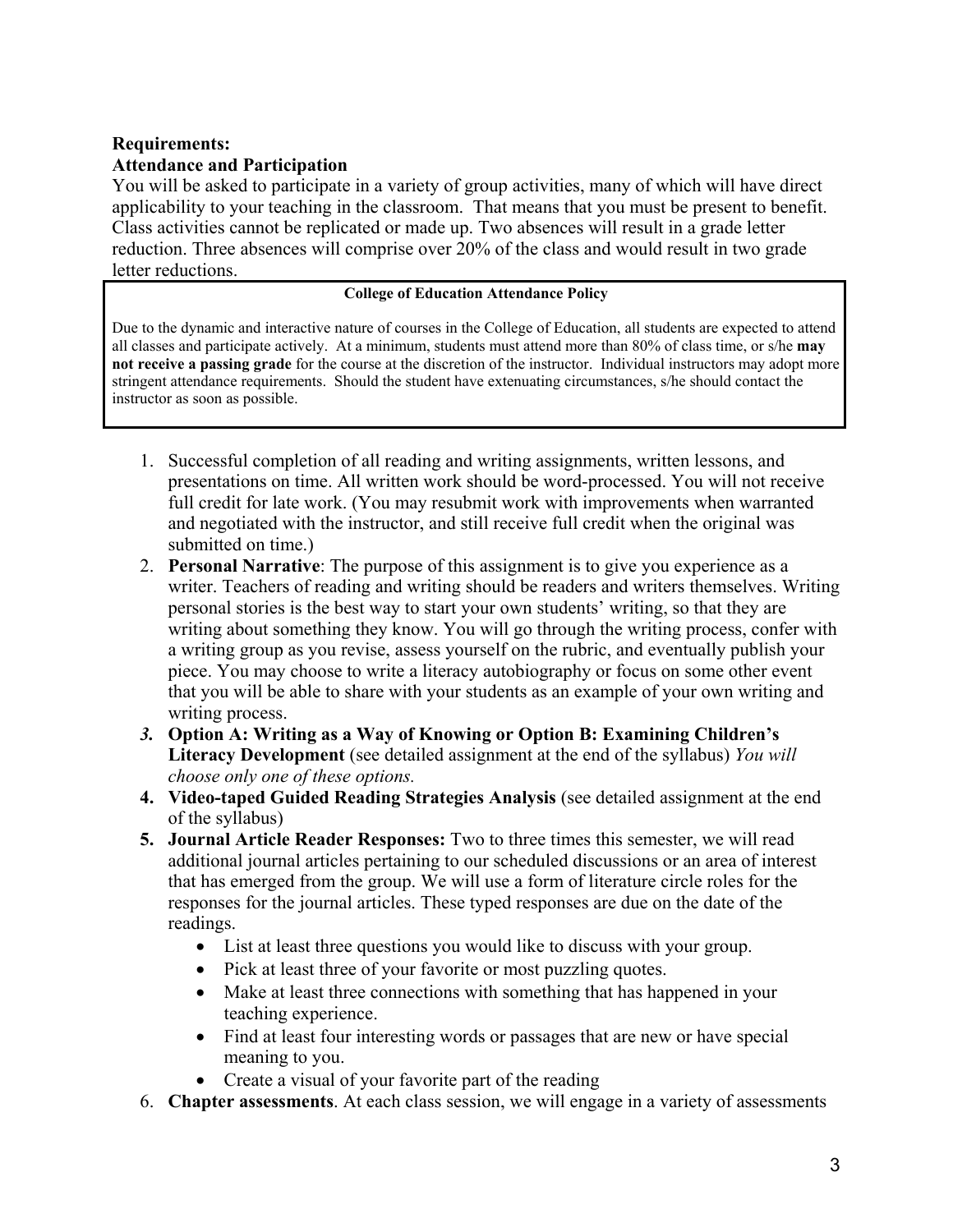with regards to the text readings. We will use these assessments as a way to talk about the readings as well as to model and discuss strengths and weaknesses in different assessment strategies. It is important to keep up with your reading so that you are prepared for the class discussions and the assessments. You will hand in the assessment at the end of the class.

- 7. **The Reading Minute**. As a part of our literate environment, you will sign up for a date to share, through reading a personal choice selection to the class. You can bring a brief news article, a favorite poem, and excerpt from the novel you are currently reading, etc. The idea is to present a variety of genres and to model the habits of good readers.
- 8. **Lesson Demonstrations and Active Engagement**. One of the most positive benefits of spending time with other teachers is the opportunity to share good ideas. As an expert in your field, you will share a successful lesson, or try out a new one, with the class in a 10 minute "mini lesson" demonstration. You will not present the "full blown" lesson that you might do with your class. Rather, introduce the lesson, engage us in a brief activity, and then just talk through how this has worked in your class, or how you want to use it if it is a new idea.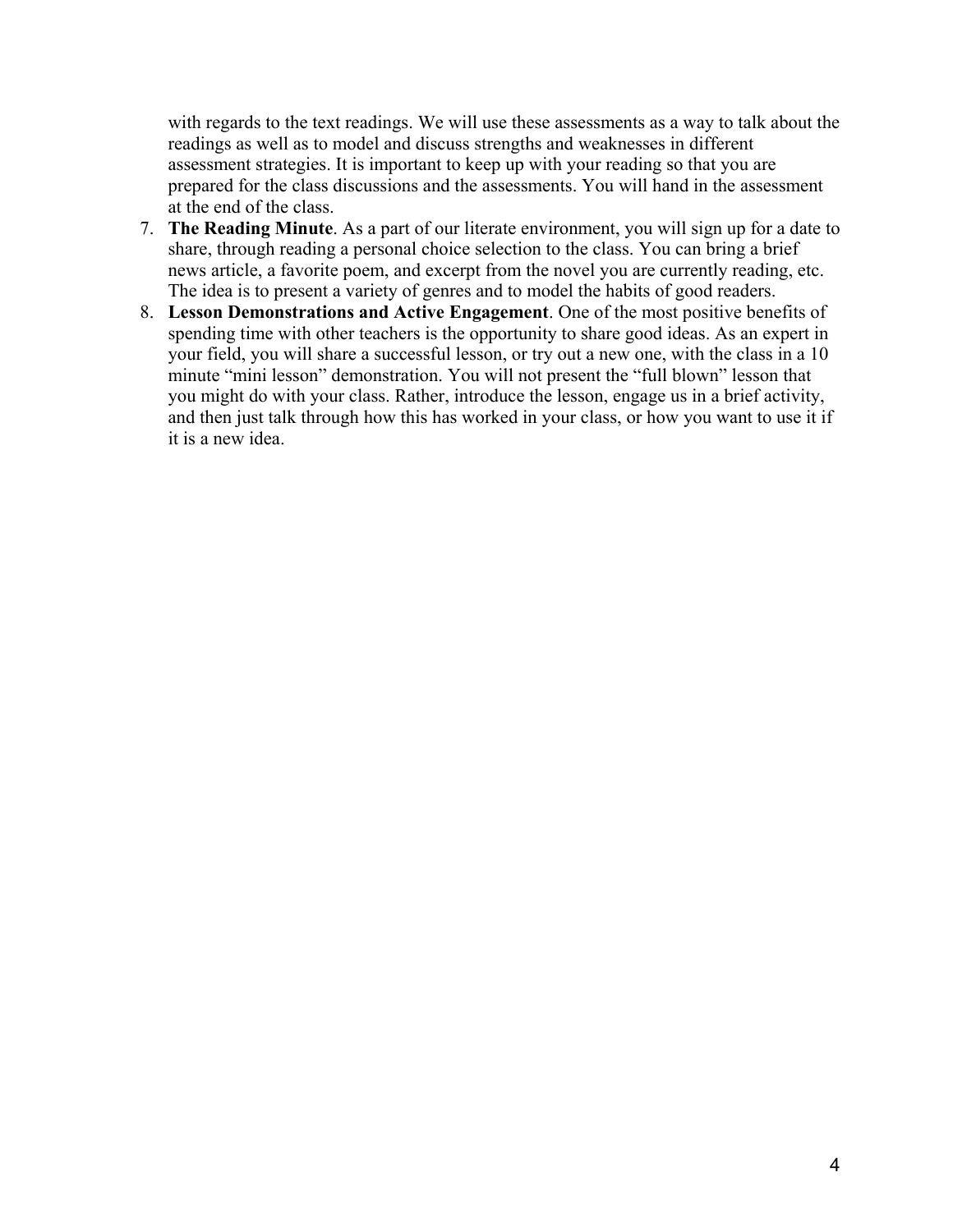| Calendar:                 |                                                                 |                                                                                                        |                                                                                                                       |  |
|---------------------------|-----------------------------------------------------------------|--------------------------------------------------------------------------------------------------------|-----------------------------------------------------------------------------------------------------------------------|--|
| <b>Date</b>               | <b>Topic</b>                                                    | <b>Learning for the Week</b>                                                                           | <b>Assignment Due</b>                                                                                                 |  |
| $\overline{\#}1$<br>9/1   | Creating and<br>Maintaining Your<br>Own Literate<br>Environment |                                                                                                        |                                                                                                                       |  |
| #2<br>9/8                 | Journal Writing and<br>the Writing Process                      | Ch. 7<br>Bring draft of personal narrative to<br>share with writing group.                             |                                                                                                                       |  |
| # $3$<br>9/15             | Components of the<br>Writing Workshop                           | Ch. 8                                                                                                  | <b>Student Release forms</b><br>on file at your school.<br>Final copy of personal<br>narrative and self<br>assessment |  |
| #4<br>9/22                | <b>Emergent Literacy and</b><br><b>Interactive Writing</b>      | Ch. 1, 2, Read Assignment 3.<br>Option A and B, decide which you<br>will do, and begin to work.        |                                                                                                                       |  |
| # $5$<br>7/29             | Using Literature to<br>Promote Literacy.                        | Ch. 3, Assignment 3. bring draft of<br>section 1. Instructional Context to<br>share with writing group |                                                                                                                       |  |
| # $6$<br>10/6             | <b>Reading Reasons</b><br>Mid Point Review                      | Ch. 4, Work on Assignment 3.                                                                           |                                                                                                                       |  |
| #7<br>10/13               | The Reading Writing<br>Connection                               | Ch. 5, Bring draft of Assignment 3<br>to share with writing group                                      |                                                                                                                       |  |
| # $\overline{8}$<br>10/20 | More on Writing                                                 | Ch. 6, Begin assignment 4. video<br>tape a guided reading lesson                                       | Final copy Assignment<br>3, with self-assessment<br>reflection using the<br>rubric                                    |  |
| #9<br>10/27               | Reading and Writing<br>Across the Curriculum                    | Ch. 9, view video tape, take notes,<br>begin writing analysis for<br>assignment 4.                     |                                                                                                                       |  |
| # $10$<br>11/10           | Teaching Skills in<br>context                                   | Ch. 10                                                                                                 |                                                                                                                       |  |
| #11<br>11/17              | Reading, Writing, and<br><b>Critical Thinking</b>               | Ch. 11, 12, 13, bring draft of video-<br>taped teaching analysis to share<br>with writing group        |                                                                                                                       |  |
| # $12$<br>12/1            | Assessment<br>Roundtable<br>discussions.                        | Ch. 15                                                                                                 | Final copy Assignment 4<br>with self-assessment<br>reflection using the<br>rubric.                                    |  |
| # $13$<br>12/8            | Topic determined by<br>interest and need                        | Ch. 14                                                                                                 |                                                                                                                       |  |
| #14<br>12/15              | The energy to teach                                             |                                                                                                        |                                                                                                                       |  |

Note: There is no class on 11/3 or 11/24.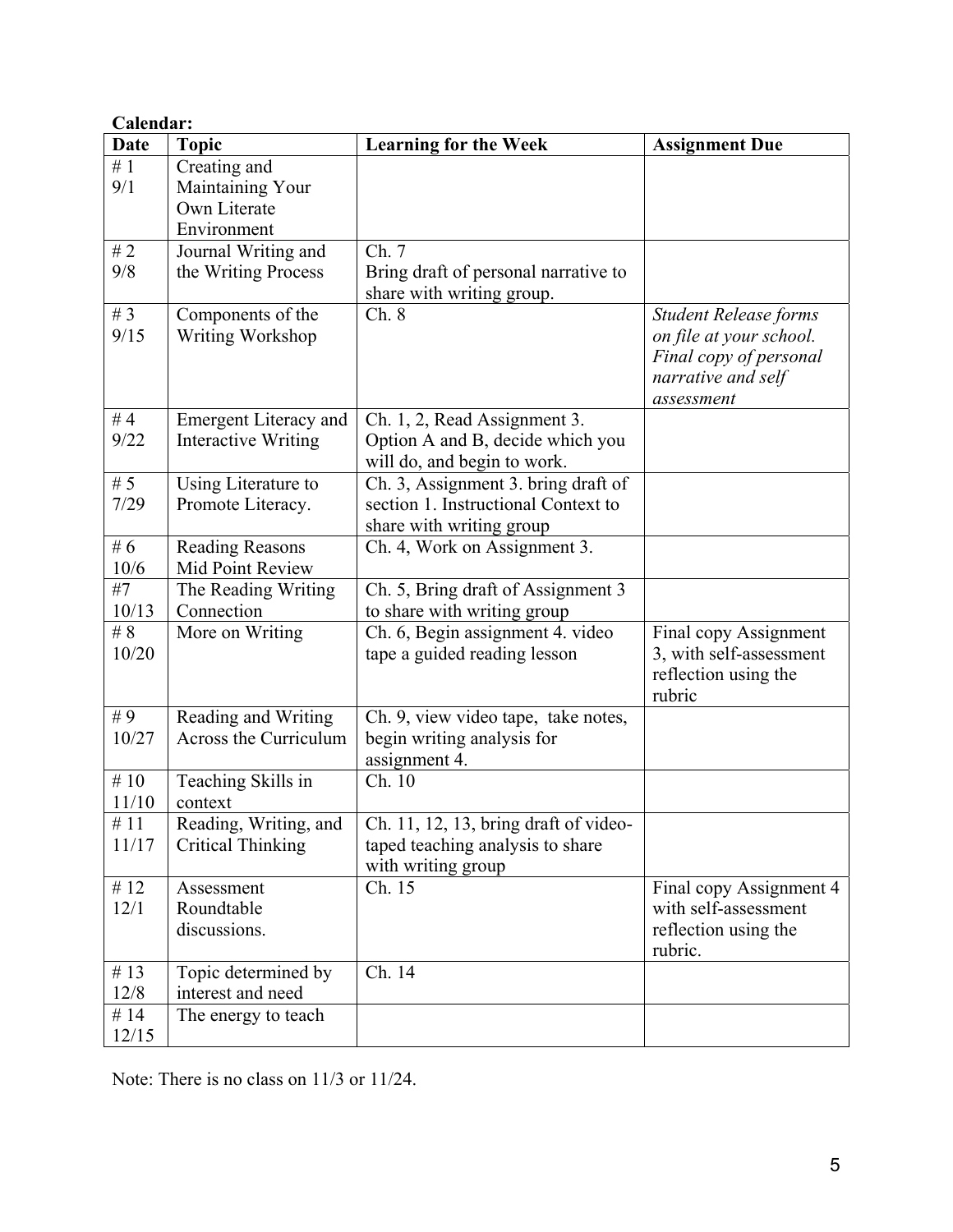### **Assignment 3. Read Option A and Option B and decide which is more appropriateyou're your teaching situation. You will choose only one Option.**

# **Option A: Writing as a Way of Knowing**

In this assignment you will demonstrate your use of writing for different purposes to develop students' thinking in different settings and in response to different subject and content explorations. Writing is an effective tool to develop thinking across all subject matter explorations. Through a Written Commentary, three Assignments/Prompts, and two Student Responses to each of these prompts (taken from a 3-4 week period of instruction) you will show how you use writing as a strategy to support worthwhile goals for student learning. You will also provide evidence of your ability to describe, analyze, and evaluate student writing and use student work to reflect on your practice. The assignments/prompts should demonstrate your strategies to engage students in writing as a means for exploration, analysis, and/or discovery in whatever subject area or unit is under study.

Steps to take:

- Select two students who represent different kinds of challenges to you
- Submit three different writing assignments/prompts related to the teaching you are doing over a 3 week period
- Submit the responses to each of these assignments/prompts from the two students you selected.
- Submit a written commentary that contextualizes, analyzes, and evaluates this teaching.

The Level 4 rubric, the highest level of the rubric, specifically requires **clear, consistent, and convincing** evidence in your response that you:

- provide clear and consistent opportunities to engage students in meaningful exploration of ideas through the use of writing
- create instructional opportunities that help students to develop as independent learners and thinkers
- understand and are responsive to the varied needs and strengths of students
- have the ability to describe, analyze and evaluate student work and classroom instruction with insight about students and their writing as a means of thinking
- give students appropriate and constructive feedback
- engage in reflective thinking that suggests a clear understanding of past teaching and constructive suggestions for future teaching
- edit and proofread final drafts so that errors in spelling, punctuation, capitalization and usage do not impede comprehension.

You have two important choices to make: 1) you must choose how you will engage students to explore a theme or topic, 2) you will need to select students to feature. It is important to choose students whose responses to the assignments/prompts give you an opportunity to discuss your practice. For this reason, the best performing students in the class may not be the best choices. The focus is on your practice, not on the level of student performance.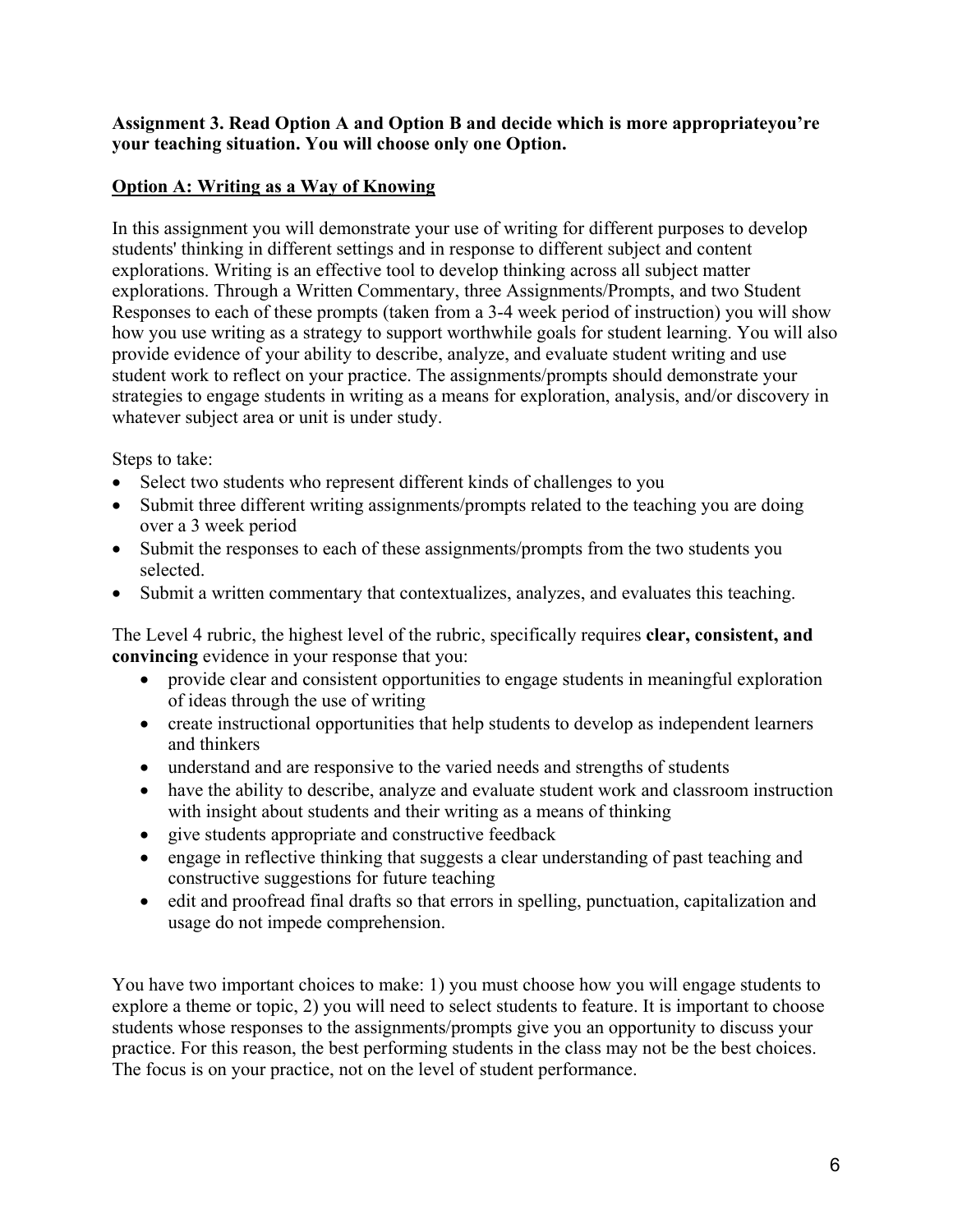What follows are some ideas intended to give you a clearer picture of ways teachers with different areas of specialized knowledge and/or teaching assignments might approach this assignment. These are not requirements, but rather descriptions of some of the possibilities.

- For teachers who structure their work around interdisciplinary units, the three occasions for writing might be related by the theme of the unit rather than by the particular subject area being explored through writing. For example, if students are studying the Civil War, they might write a letter to President Lincoln outlining a plan to free slaves and offering suggestions as to how to deal with the newly freed population. They might make a journal entry speculating on what it was like to be someone their own age from the South and/or North during this time. Finally, they might write a description of a Plantation before and after the War.
- If students are studying the impact of sunlight and water on plant growth, they might record their observations in a journal. Then they might write a paragraph applying what they have observed to a particular hypothesis, confirming or disconfirming the hypothesis. Finally, they might find an article about the effects of sunlight on plant habitats in very different parts of the world and write a summary of these effects.
- If students are reading a novel, they might write brief personal responses in their journals. Then they might choose a character to write to or examine why that character behaves as he or she behaves. Finally, students might write about a connection they have made between this novel and some other piece they have read or viewed during this year.
- If students are studying surface area and volume they might explain in words how they arrived at a particular solution to a problem. Then they might keep track in their journals of instances in the everyday world of objects or situations for which determining the volume and/or surface area of objects would be important, and explain why. Finally, they might write an account of what they have learned about a particular part of this area of study for a student who has missed a class.

# **What is important is to choose assignments/prompts designed to engage students in writing as a means of exploration and discovery of important aspects of the subjects being studied.**

# **Written Analysis:**

The written analysis should include the following information under the bolded headings:

- **1. Instructional Context**
- **2. Planning**
- **3. Analysis of Two Student's Reponses**
- **4. Reflection**

*The entire Written Commentary must be no longer than 10 typed, double-spaced pages. Suggested page lengths for each section are included to help you make decisions about how much to write for each of the four sections.* 

# **Instructional context**

• *What is the name of your school and the location? What are the general demographic characteristics?*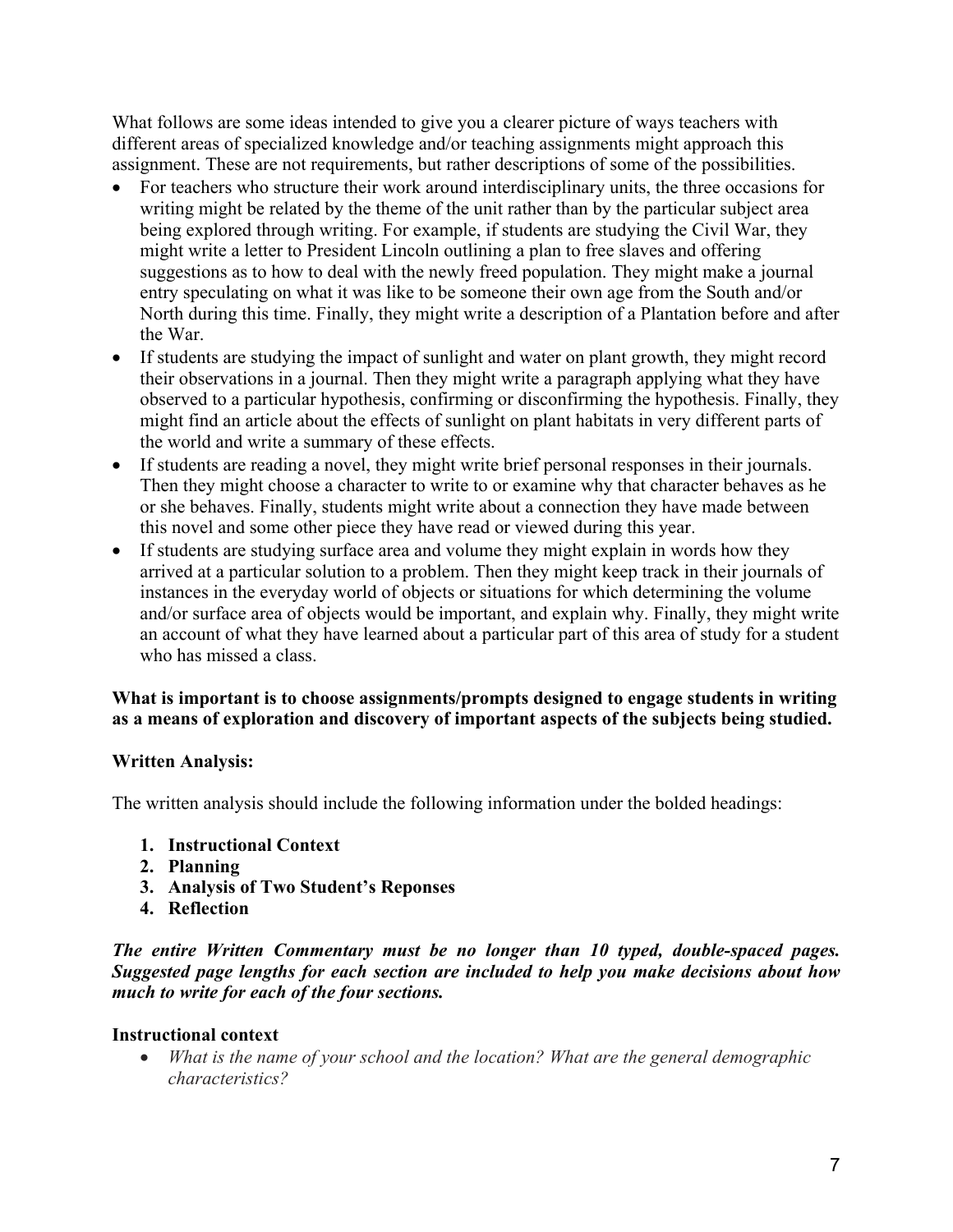- *What are the number, ages, and grades of the students in the class featured in this entry and subject matter of the class?* (Example: There are 30 students in grade ten, ages fifteen and sixteen in the language arts class.)
- *What are the relevant characteristics of this class that influenced your instructional strategies for this period of instruction: ethnic, cultural, and linguistic diversity; the range of abilities of the students; the personality of the class?*
- *What are the relevant characteristics of the students with exceptional needs and abilities that influenced your planning for this period of instruction (for example, the range of abilities and the cognitive, social/behavioral, attentional, sensory, and/or literacy challenges of your students)?* Give any other information that might help the reader "see" this class.
- *What are the relevant features of your teaching context that influenced the selection of this period of instruction?* This might include other realities of the social and physical teaching context (e.g., available resources, scheduling of classes, room allocation—own classroom or shared space) that are relevant to your response.

[Suggested total page length for **Instructional Context: 1 page**]

# **Planning, e.g. topic or unit theme**

- What are the instructional goals/objectives for this topic or theme?
- How do these goals support standards and other important student learning?
- What is the nature and flow of activities for this unit?
- Describe the three occasions in this period that led to the writing assignments and student responses.

*[Suggested total page length for Planning: 1-2 pages]* 

**Analysis of 2 Students' Responses**, e.g. description of the kind of challenges the students represent, explanation of the knowledge, understanding, or insight you expected this particular student would gain from the writing assignments, conclusions you were able to make about the student's understanding at each point in time, ability of each student to develop ideas and express these ideas clearly in writing.

- *What are the relevant and important characteristics of each child you have selected? Why did you select each child?* Give a brief sketch of each student, including any relevant information that will help readers to understand your assessment and instructional strategies. You might consider selecting one student with special needs, e.g. language level, gifted, specific disabilities, etc. and one child who might be considered average (if there is really such a thing.)
- *What questions did you have about each student's cognitive development, and how did you gather information that helped you answer them?* Include information about both formal and informal methods of assessment that you used.
- *What are the relevant features of each student's developing abilities to produce and understand written language for varied purposes? What are the relevant features of each student's abilities to read and write?* Be sure to focus on each student's skills as these relate to discrete features of text (e.g., vocabulary level, spelling, sentence structure, paragraph structure, sequencing of ideas, comprehension). Analyze specific work samples that support your discussion and explain other sources of information that you used.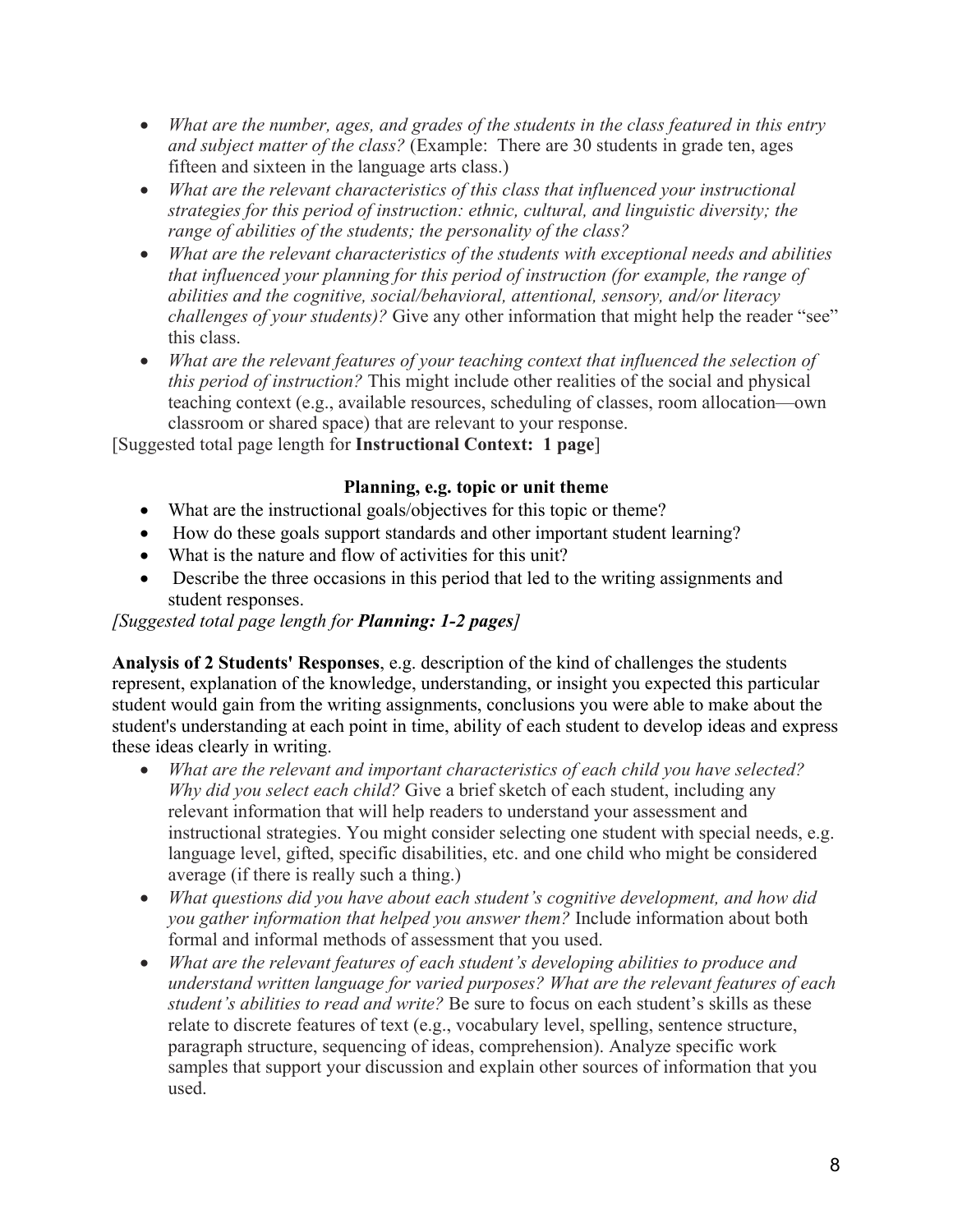• *What patterns of behaviors (strengths, interests, needs, and preferences) does each student exhibit toward literacy-related activities?* Discuss activities that involve reading, writing, and oral language (e.g., book reading, discussions, journals).

[Suggested total page length for **Analysis of Two Student's Responses: 3-5 pages**]

# **Reflection:** Use these questions as a guide:

- *How successful was your use of writing as a way for students to explore and discover important ideas and understandings? What is your evidence?*
- *If you were given the opportunity to teach this particular sequence again with these students, what are alternative strategies you might use? Why?*
- *What did the student responses to these assignments reveal about multiple perspectives among your students? What is the evidence for your answer?*

[Suggested total page length for **Reflection: 1-2 pages**.]

# **Option B: Examining Children's Literacy Development**

*Accomplished Early Childhood/Generalists use their knowledge of child development and their relationship with children and families to understand children as individuals and to plan in respect to their unique needs and potentials. They use this knowledge and observations to create challenging, meaningful, and engaging learning experiences. They select experiences and approaches to instruction that ensure equitable participation while creating a safe and secure learning environment* (National Board for Professional Teaching Standards).

### **What Do I Need To Do?**

In this assignment, you will demonstrate your skill in assessing and supporting children's literacy development. You will describe the ways in which you foster literacy in your classroom. You will also analyze work samples from two children, discuss their development, and outline your approach to supporting their learning. You will provide evidence of your ability to describe, analyze, and evaluate student literacy development, help parents support their child's literacy development, and reflect on your practice. This assignment is designed to capture your ability to assess and support children's literacy development.

For this assignment, you will submit the following:

- A Written Commentary of no more than 10 pages that provides a context for your instructional choices and analyzes and evaluates your support for these children's literacy development.
- Student work samples for each child to illustrate your analysis of the children's literacy development.

The Level 4 rubric, the highest level of the rubric, specifically requires **clear, consistent, and convincing evidence** in your response that you:

- set high, worthwhile, and appropriate goals and objectives for student learning;
- foster an equitable, accessible, and fair learning environment in which students are encouraged to participate and are shown appreciation of and respect for their individual differences and unique needs;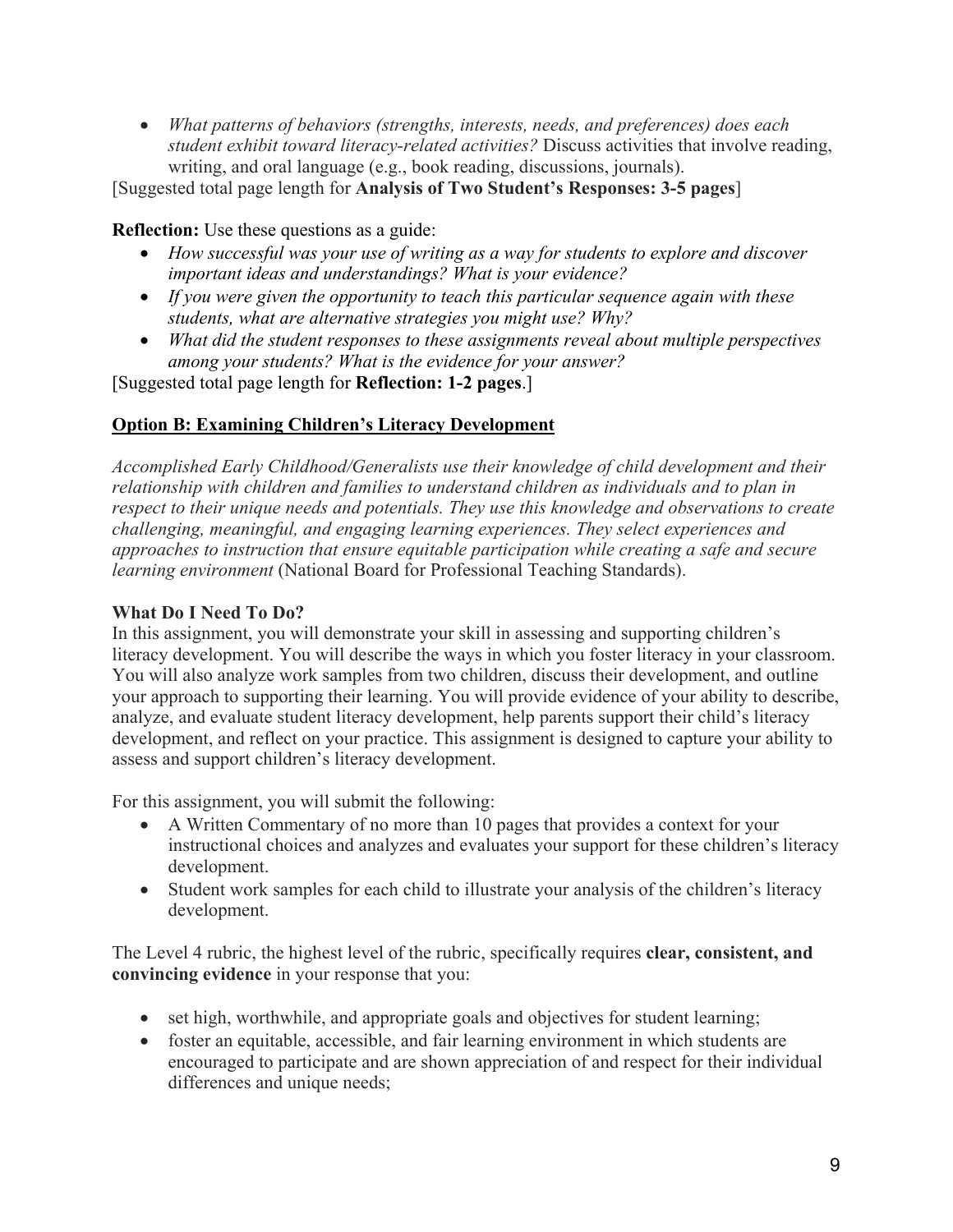- use varied assessment methods, both formal and informal, to pursue questions about the nature of the selected children's literacy and language abilities, to gain deeper understanding of the children, and to monitor the children's progress over time;
- use information gained from assessment to support literacy and/or language development in ways that reflect consideration of the selected children's strengths, interests, and needs;
- are able to describe the children's preferences, strengths, and weaknesses in reading, writing, and oral language, including both skills and higher-level processes;
- provide rich and varied opportunities for children to use reading, writing, and oral language in interconnected ways;
- draw on families' knowledge to better understand factors that influence children's literacy development and dispositions to learning, and, in turn, provide useful information to families to help them enrich and extend their children's school-based learning; and
- analyze, evaluate, and strengthen the quality and effectiveness of your work through reflection.
- edit and proofread final drafts so that errors in spelling, punctuation, capitalization and usage do not impede comprehension.

# **Composing Your Written Commentary**

The Written Commentary has been divided into sections with specific questions to help organize and direct your response. Your Written Commentary must address the following italicized questions and be organized into four sections using the headings that appear in boldface below.

- **1. Instructional Context**
- **2. Analysis of Two Children's Literacy Development**
- **3. Supporting Literacy Development**
- **4. Reflection**

Statements in plain text that immediately follow an italicized question will assist you in interpreting the question.

The entire Written Commentary must be no longer than 10 typed, double-spaced pages. Suggested page lengths for each section are included to help you make decisions about how much to write for each of the four sections.

# **1. Instructional Context**

In this section, address the following questions about your selected class:

- *What is the name of your school and the location? What are the general demographic characteristics?*
- *What are the number, ages, and grades of the students in the class featured in this entry and subject matter of the class?* (Example: There are 24 students in grade two, ages seven and eight in the language arts class.)
- *What are the relevant characteristics of this class that influenced your instructional strategies for this period of instruction: ethnic, cultural, and linguistic diversity; the range of abilities of the students; the personality of the class?*
- *What are the relevant characteristics of the students with exceptional needs and abilities that influenced your planning for this period of instruction (for example, the range of*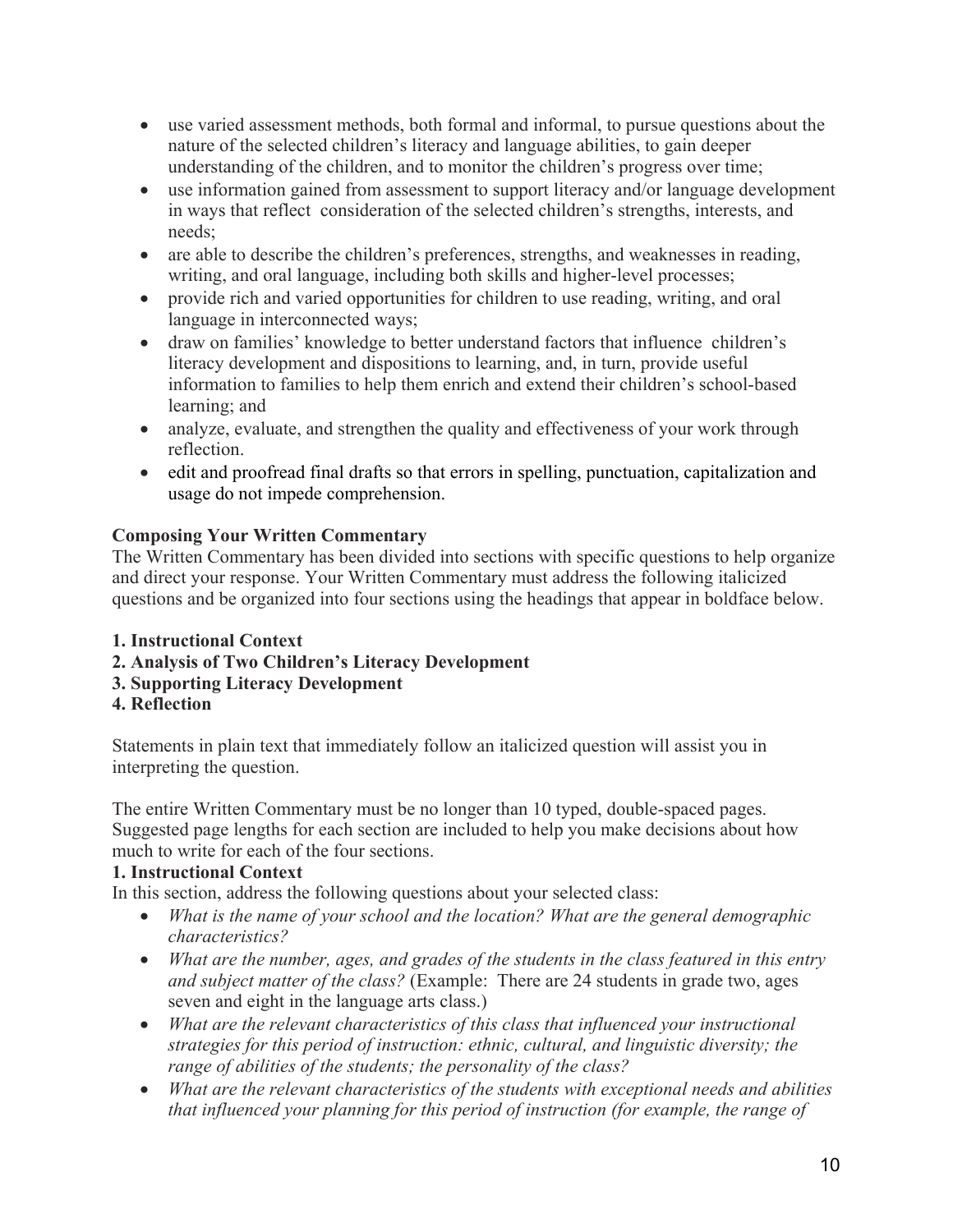*abilities and the cognitive, social/behavioral, attentional, sensory, and/or physical challenges of your students)?* Give any other information that might help the assessor "see" this class.

• *What are the relevant features of your teaching context that influenced the selection of this period of instruction?* This might include other realities of the social and physical teaching context (e.g., available resources, scheduling of classes, room allocation—own classroom or shared space) that are relevant to your response.

[Suggested total page length for **Instructional Context: 1 page**]

# **2. Analysis of Two Children's Literacy Development**

In separate sections labeled with each student's first name, address the following questions:

- *What are the relevant and important characteristics of each child you have selected? Why did you select each child?* Give a brief sketch of each child, including any relevant information that will help readers to understand your assessment and instructional strategies. You might consider selecting one child with special needs, e.g. language level, gifted, specific disabilities, etc. and one child who might be considered average (if there is really such a thing.)
- *What questions did you have about each child's literacy development, and how did you gather information that helped you answer them?* Include information about both formal and informal methods of assessment that you used.
- *What are the relevant features of each child's developing abilities to produce and understand oral language for varied purposes? What are the relevant features of each child's abilities to read and write?* Be sure to focus on each child's skills as these relate to discrete features of text (e.g., sounds, letters, words) as well as larger units (e.g., sentences, accounts of personal experiences, comprehension, stories). Analyze specific work samples that support your discussion and explain other sources of information that you used.
- *What patterns of behaviors (strengths, interests, needs, and preferences) does each child exhibit toward literacy-related activities?* Discuss activities that involve both print and oral language (e.g., book reading, discussions, journals, and dramatic play).

[Suggested total page length for **Analysis of Two Children's Literacy Development: 3-5 pages**]

# **3. Supporting Literacy Development**

In separate sections labeled with each student's first name, address the following questions:

- *How do you ensure fairness, equity, and access for each student you have selected?* Cite specific examples.
- *In what ways did the materials and the daily routines in your classroom support each featured child's literacy development?*
- *What instructional strategies will you employ in the coming weeks to support each child's learning objectives?* Explain why you have chosen these strategies and objectives. Describe how they connect with your assessment of each child's abilities stated in the preceding section, "2. Analysis of Two Children's Literacy Development."
- *Which strategies did you employ to help each selected child's family foster their child's literacy development?* Explain why you selected these strategies, how you used them over this period of time, how you fostered two-way communication, and how each child benefited.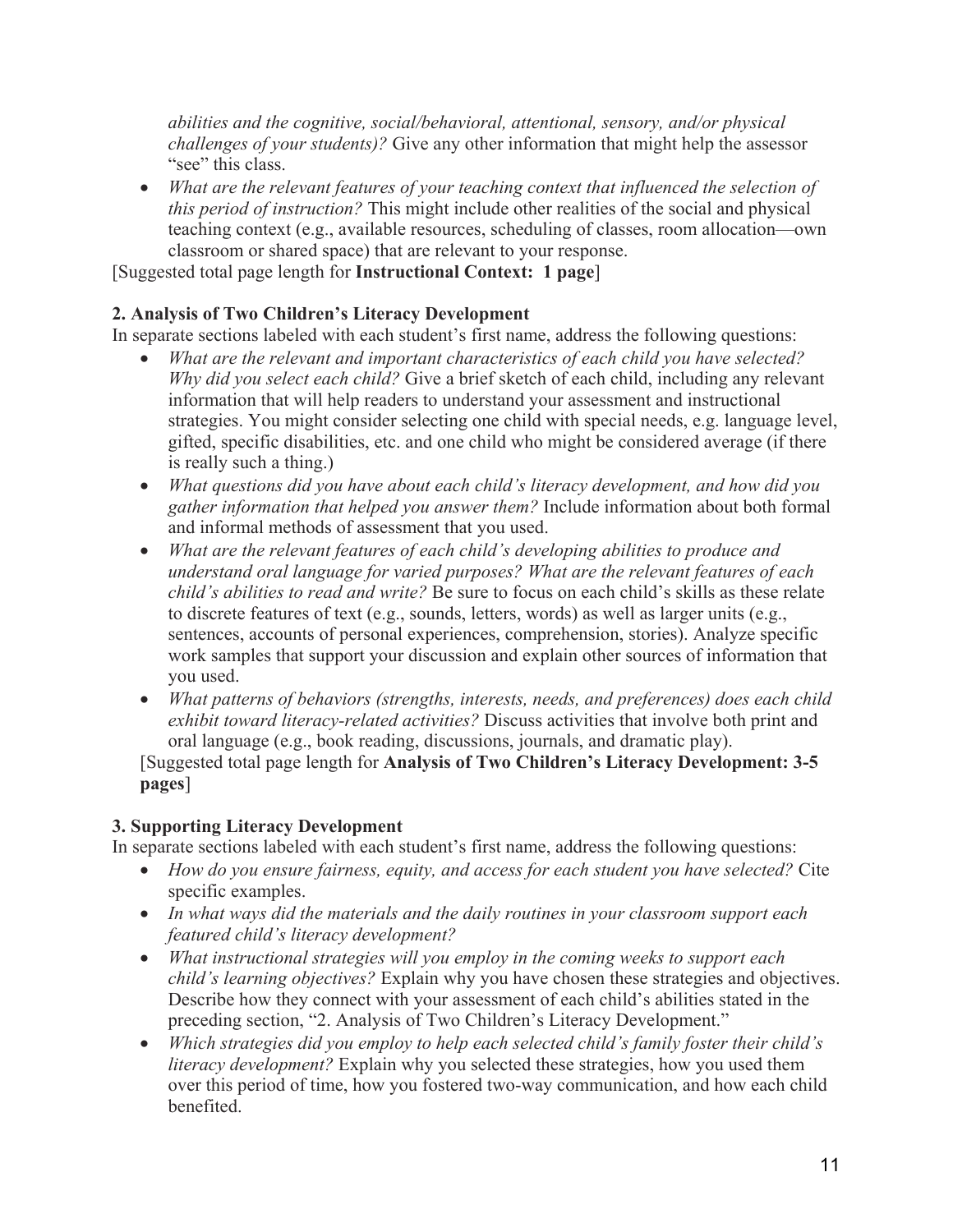[Suggested total page length for **Supporting Literacy Development: 2-3 pages**]

# **4. Reflection**

In this section, address the following questions:

- *How successful was this planned learning experience? What is your evidence?*
- *If you were given the opportunity to teach this particular sequence again with these students, what alternative strategies would you use? Why?*

[Suggested total page length for **Reflection: 1-2 pages**]

### **Making Good Choices Selecting the students**

You have two important and interconnected choices to make for this assignment. The first is the selection of the children whose literacy development you want to feature. You may want to collect work samples for twice the number of students this assignment requires you to feature. Collecting extra student work samples will give you more choices when deciding which students to feature, and will ensure that you have sufficient work samples in the event that a student permanently leaves your class prior to the completion of all assignments for your featured lesson for this entry. You should choose two children who allow you to display the depth of your understanding of literacy and your skill in nurturing children's literacy development. These children may reflect any level of literacy skill. The children you choose to feature need not be able to write connected text. It is not necessary that the children you select to feature make dramatic gains over the time span covered by this entry. **The focus is on your teaching practice, not on the level of student performance.** 

# **Selecting materials**

The second choice you have to make is the selection of student work samples that you will use to discuss the children's literacy development. You may submit the student work samples in three different forms: either as dictation and drawing, dictation and writing, or as writing alone. (See the section "Selecting options," below, for more detail.) The specific work samples from these children allow you to demonstrate how you have assessed their abilities and how you have used this information to promote their learning. You will need to submit student work samples that consist of the children's writing or dictation collected from three distinct points in time**. The time span covered by these student work samples should be at least four weeks. However, if you have samples from the beginning of the year, a more lengthy time period is helpful.**  What you submit will differ depending on whether the children you are describing are able to write connected texts.

# **Selecting options**

# *Option 1: Dictations and Drawing/Brief Writing Samples*

This option is intended for children who have limited ability to use print in conventional ways. Such children are likely to be able to produce marks that reflect their understanding of the nature and uses of print, but these marks do not reflect conventional ways of forming letters. At the same time, these children are able to tell stories, report events, draw pictures, and describe objects. Document the child's emerging literacy skills by collecting student work samples. Strive to collect samples that reflect a broad range of the ways that children use print and oral language. The samples you collect must:

• cover a span of time of at least six weeks and be taken from three distinct points in time;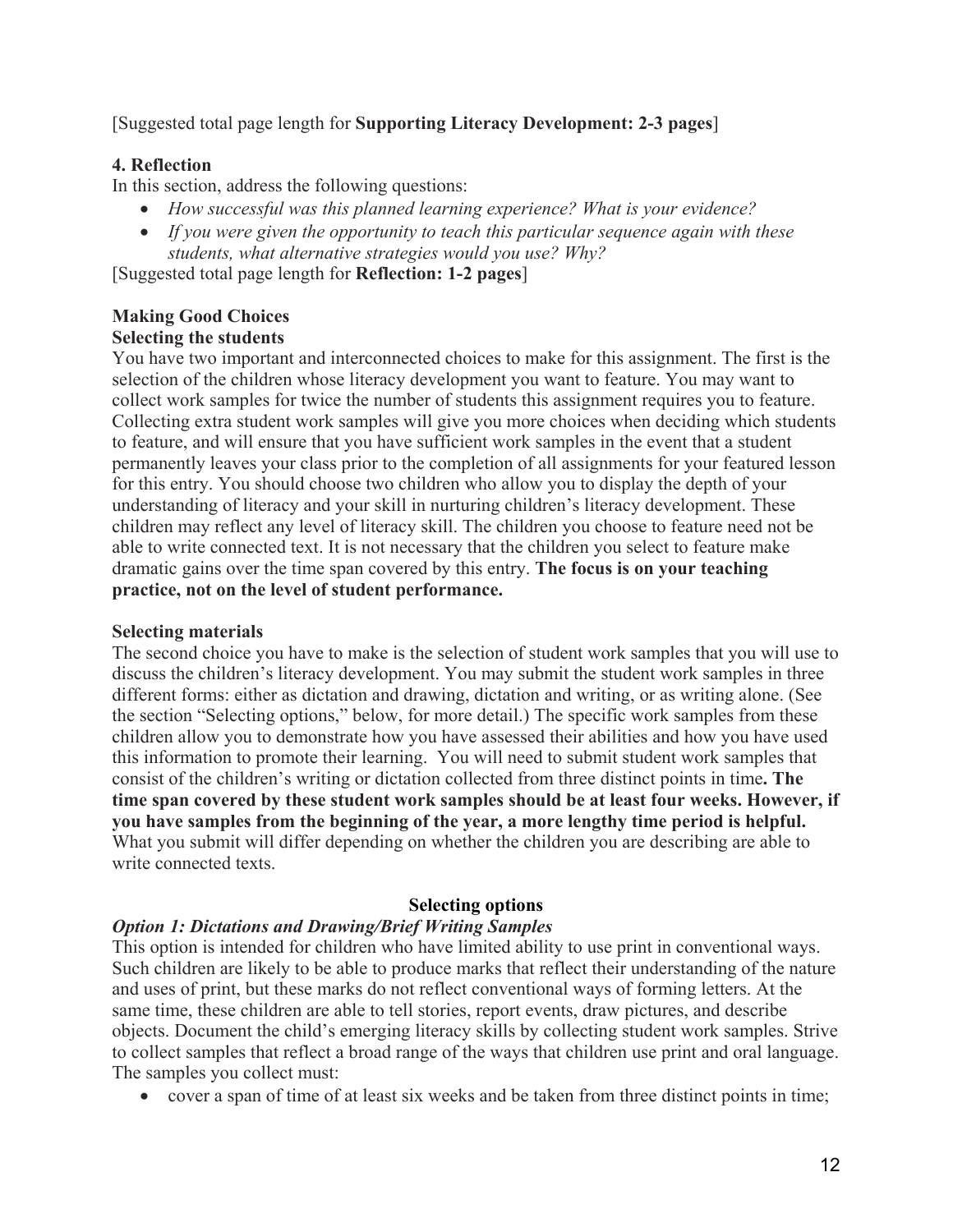- include three samples of each child's writing and/or drawing. Each sample must be accompanied by a dictation that you wrote as the child described the sample or told you a story based on the sample. Altogether, the samples and dictations must total no more than 12 pages. (Three pages of student writing and/or drawing for each child and three pages of teacher dictation for each child);
- include both the illustration and the writing on the same side of the page (if you choose to include illustrations);
- include all translations of the dictation in English.

# *Option 2: Samples of Extended Writing*

This option is intended for children who are able to express themselves in writing, alone or with support. (Submissions of work samples with illustrations are acceptable.) Select samples that reflect each child's ability to do different kinds of writing (e.g., story, report, poem). The student work samples you collect must:

- cover a span of time of at least six weeks and be taken from three separate points in time;
- include three samples for each child. Altogether, these must total no more than 6 pages of student work;
- be first drafts produced by the child in the context of normal classroom routines. Be accompanied by a typed copy that you produce on a separate piece of paper. Do not change the child's words; simply provide a legible version that is spelled using conventional spelling. The typed pages do not count toward the page limit; only student work pages count toward the page limit.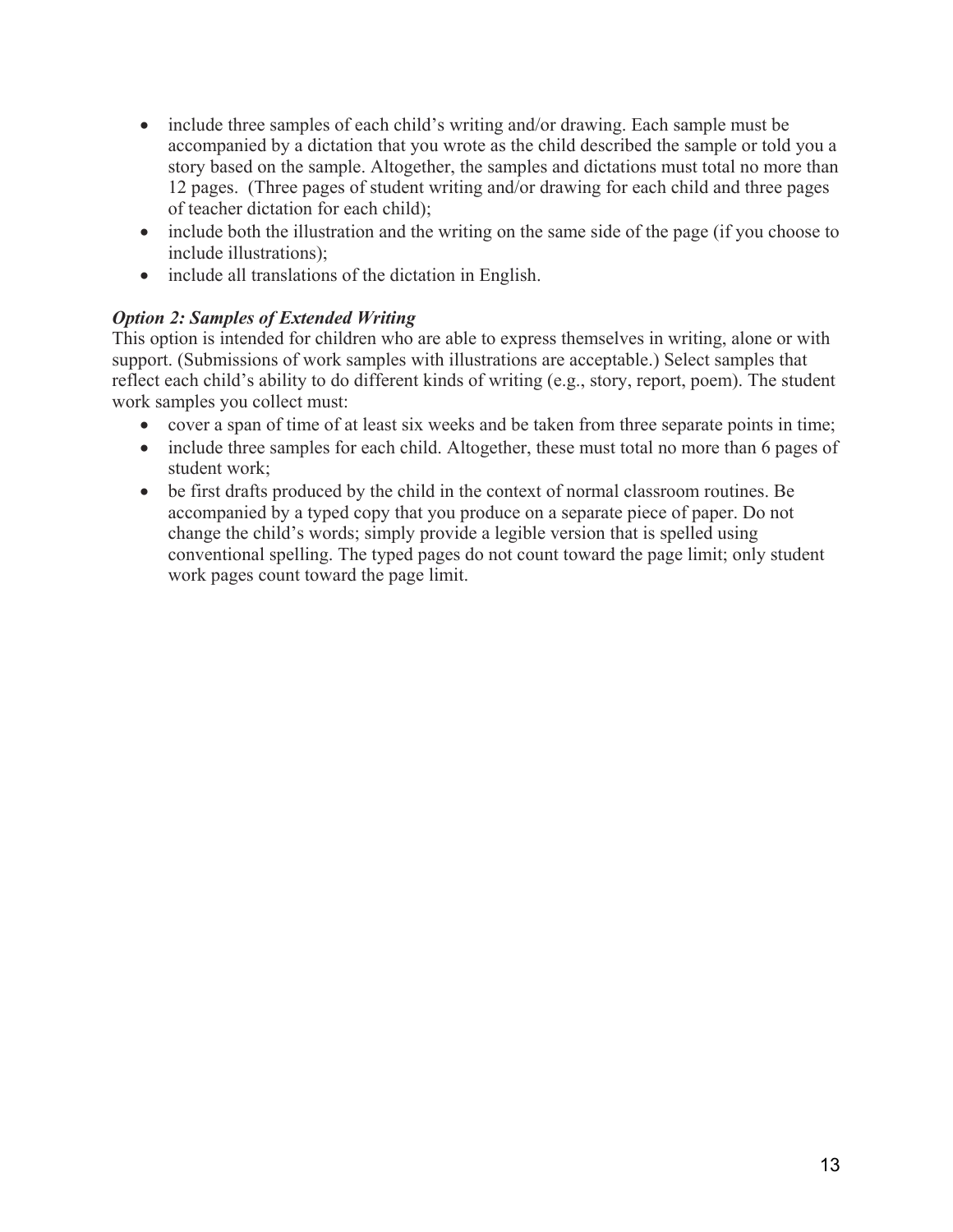### **Assignment 4. Videotape of Guided Reading Lesson Analysis**

"Guided reading is any reading instruction in which the teacher guides one or more students through any aspect of the reading process: choosing books, making sense of text, decoding and defining words, reading fluently, and so on." (from Routman, (2000). *Conversations. Strategies for Teaching Learning and Evaluating.* Heineman: Portsmouth, NH. p.140.)

Every time you are with students there is an opportunity to teach. Routman suggests that we always ask ourselves: What am I teaching? Have I chosen an appropriate text? Is this time being well spent? Am I teaching for understanding? Am I fostering independence? (p. 141)

Use these questions as you develop a guided reading lesson to teach your students. Write a lesson plan that includes Before Reading, During Reading, and After Reading Strategies. Videotape the lesson and view it. Using a Description, Analysis, Reflection format write about the lesson and your teaching. Include any handouts you use or create.

Steps for analyzing your video clip

- Watch your videotape carefully. You may want to watch more than once. Be aware of your and your students' nonverbal behavior, such as facial expressions and body language.
- Your analysis need not cover the entire videotape. A 15-20 minute clip is sufficient. Take notes regarding 1) any particular instructional challenges offered by the students in the class, 2) the learning objectives for the lesson, 3) your opinion about the overall success of the lesson (i.e., were the objectives achieved) and the evidence you have for your opinion, and 4) a description of any instructional materials used in the lesson.
- In narrative form, analyze your notes and video. Use the following questions as a guide.
- 1. What is the objective of the lesson? What important content concepts do you want the students to understand?
- 2. What before, during, and after reading strategies did you use?
- 3. What is the extent of classroom involvement (e.g., are the same students doing all the talking?)
- 4. Are the students engaged in the lesson? How can you tell? What do students' facial expressions and body language tell you about your instruction?
- 5. What kinds of questions do you ask? Can all questions be answered with a single word? How long do you wait for responses? Do you ask students to explain and/or defend a particular answer or approach? Do you ask students to compare or evaluate alternative interpretations or strategies?
- 6. Was there opportunity for students to ask questions? How would you categorize the students' questions (e.g., did the indicate confusion and a need for clarification or understanding and extension)?
- 7. What roles (e.g., expert, facilitator, co-learner) did you play in the videotape? Was each role appropriate for the situation?
- 8. What kinds of tasks did you ask students to do? Did you capitalize on their previous knowledge and experiences?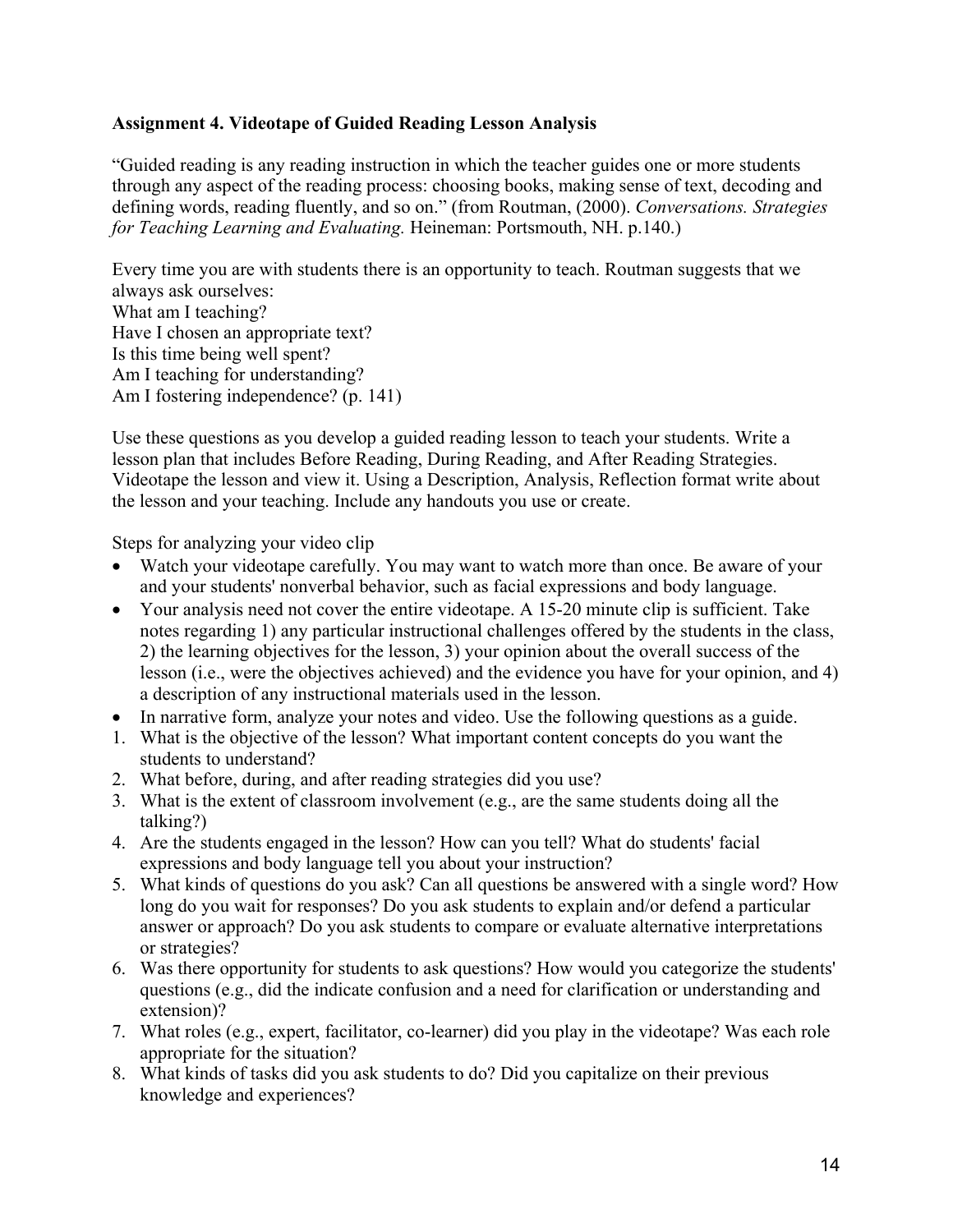- 9. What instructional opportunities did you take advantage of?
- 10. What instructional opportunities did you not take advantage of? Why?
- 11. What evidence did you see of the students taking intellectual risks? Does the class look safe as an environment for getting something wrong? Do students talk to each other as well as to you?
- 12. Do you push students to take risks, to speculate, to offer conjectures about possible approaches, strategies and interpretations?
- 13. Were the learning objectives for the lesson achieved? Did you adjust the lesson so your goals could be achieved by every student? What is the evidence for your answers, both in the video clip and from other sources?
- 14. Share your findings and reflections with your grade level group in a roundtable discussion.

### **Criteria for Guided Reading Lesson Videotape Analysis**

Writer's Name **Name** Rater's name

In each of the following criteria, the writer should perform a self-assessment by placing an X in the appropriate box.

| Criteria                           | Very      | Competence | Limited    | Resubmit  |
|------------------------------------|-----------|------------|------------|-----------|
|                                    | Competent |            | Competence | with      |
|                                    |           |            |            | revisions |
| Guided Reading Lesson includes     |           |            |            |           |
| before, during, and after reading  |           |            |            |           |
| strategies                         |           |            |            |           |
| Content is comprehensive,          |           |            |            |           |
| answering all guide questions      |           |            |            |           |
| Includes examples, facts, details, |           |            |            |           |
| anecdotes, etc. as evidence to     |           |            |            |           |
| support statements                 |           |            |            |           |
| Shows evidence of editing and      |           |            |            |           |
| proofreading final draft so that   |           |            |            |           |
| errors in spelling, punctuation,   |           |            |            |           |
| capitalization and usage do not    |           |            |            |           |
| impede comprehension.              |           |            |            |           |
| Uses research and references       |           |            |            |           |
| where appropriate using APA style  |           |            |            |           |

Comments: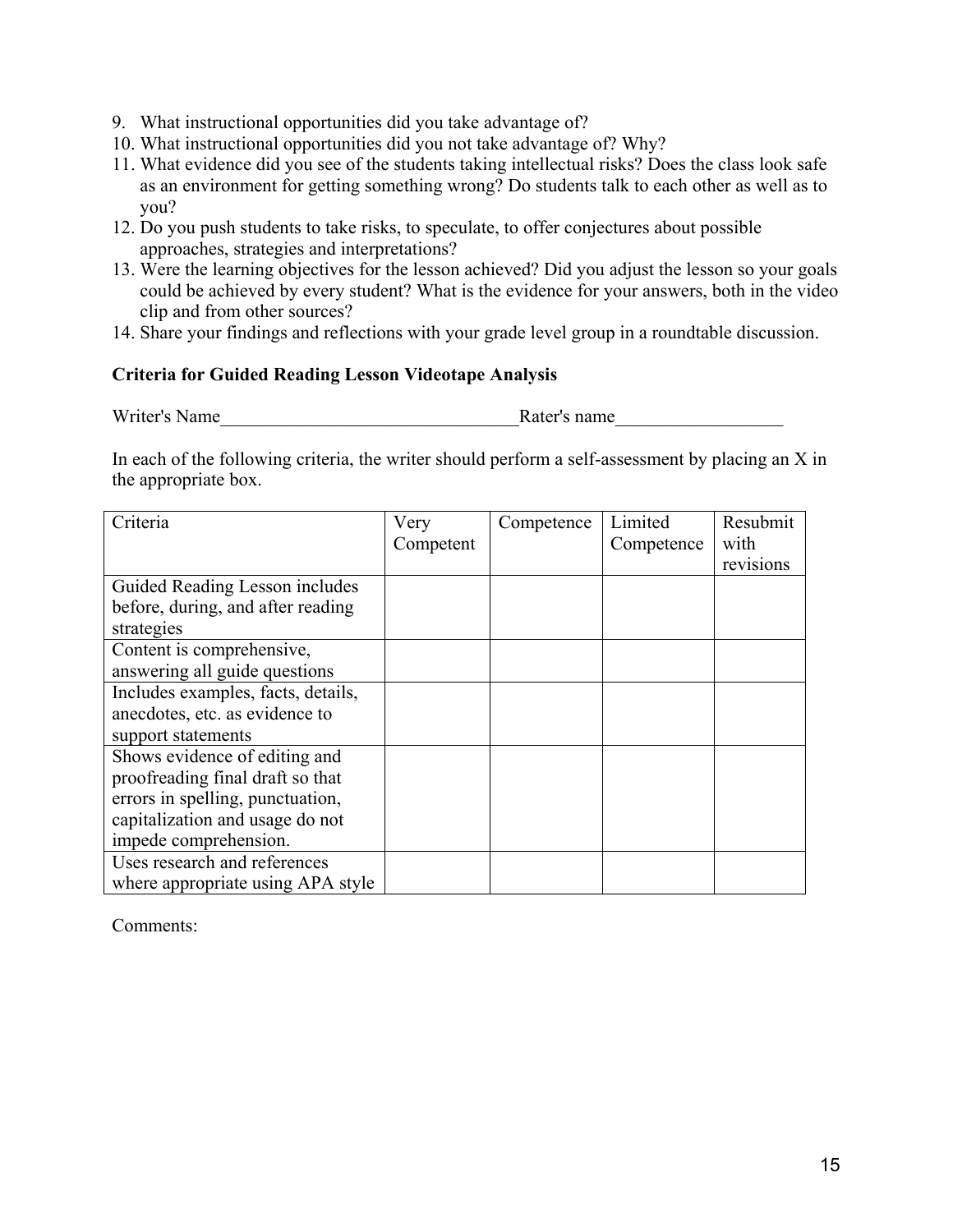### **STUDENT RELEASE FORM**

Dear Parent/Guardian:

I am participating this school year in a graduate program at California State University San Marcos. The primary purposes of my program are to enhance student learning and encourage excellence in teaching.

A current project requires that short videotapes of lessons taught in your child's class be conducted. Although the videotapes involve both the teacher and various students, the primary focus is on the teacher's instruction, not on the students in the class. In the course of taping, your child may appear on the videotape. Also, at times during the year, I will be asked to submit samples of student work as evidence of teaching practice, and that work may include some of your child's work.

No student's name will appear on any materials that are submitted. All materials will be kept confidential. The form below will be used to document your permission for these activities.

Sincerely,

\_\_\_\_\_\_\_\_\_\_\_\_\_\_\_\_\_\_\_\_\_\_\_\_\_\_\_\_, Teacher

\_\_\_\_\_\_\_\_\_\_\_\_\_\_\_\_\_\_\_\_\_\_\_\_\_\_\_\_, Principal

# **PERMISSION SLIP**

Student Name:

I am the parent/legal guardian of the child named above. I have received and read the letter above and agree to the following:

(Please check appropriate line below.)

**I DO** give permission to you to include my child's image on videotape as he or she participates in class and to reproduce materials that my child may produce as part of the activities. No names will appear on any materials.

**I DO NOT** give permission to videotape my child or to reproduce materials that my child may produce as part of the classroom activities.

| Signature of Parent of Guardian:<br>Date: |
|-------------------------------------------|
|-------------------------------------------|